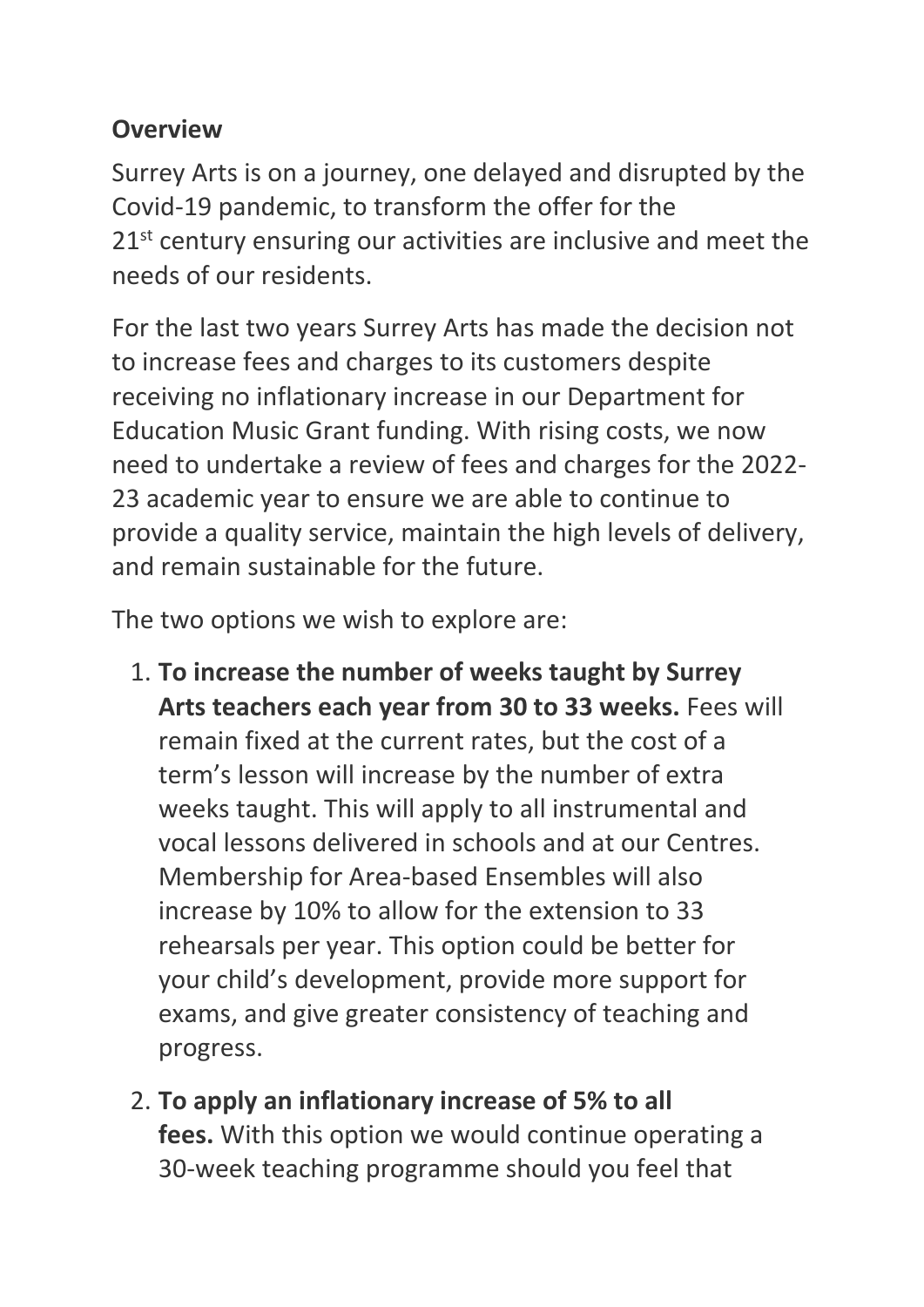increasing to 33 weeks is too many lessons in a term. This will apply to all instrumental and vocal lessons delivered in schools and at our Centres.

As respected customers, we would value your opinion on the two options outlined above and would appreciate your time in completing the following short survey. This survey will help inform us as we decide the best way to move forward.

This survey is compatible with speech recognition software and screen readers. Alternative versions of this survey (Screen Reader Accessible and Large Print) can be found at the bottom of this page under 'related documents'. If you have any queries about the survey and/or require this survey in hard copy or a different alternative format, please contact us and we will do our best to assist you:

## **Email:** [surreyarts@surreycc.gov.uk](mailto:surreyarts@surreycc.gov.uk)

## **Telephone number:** 01483 519303

This survey complies with GDPR, if you would like any further information please email: surreyarts@surreycc.gov.uk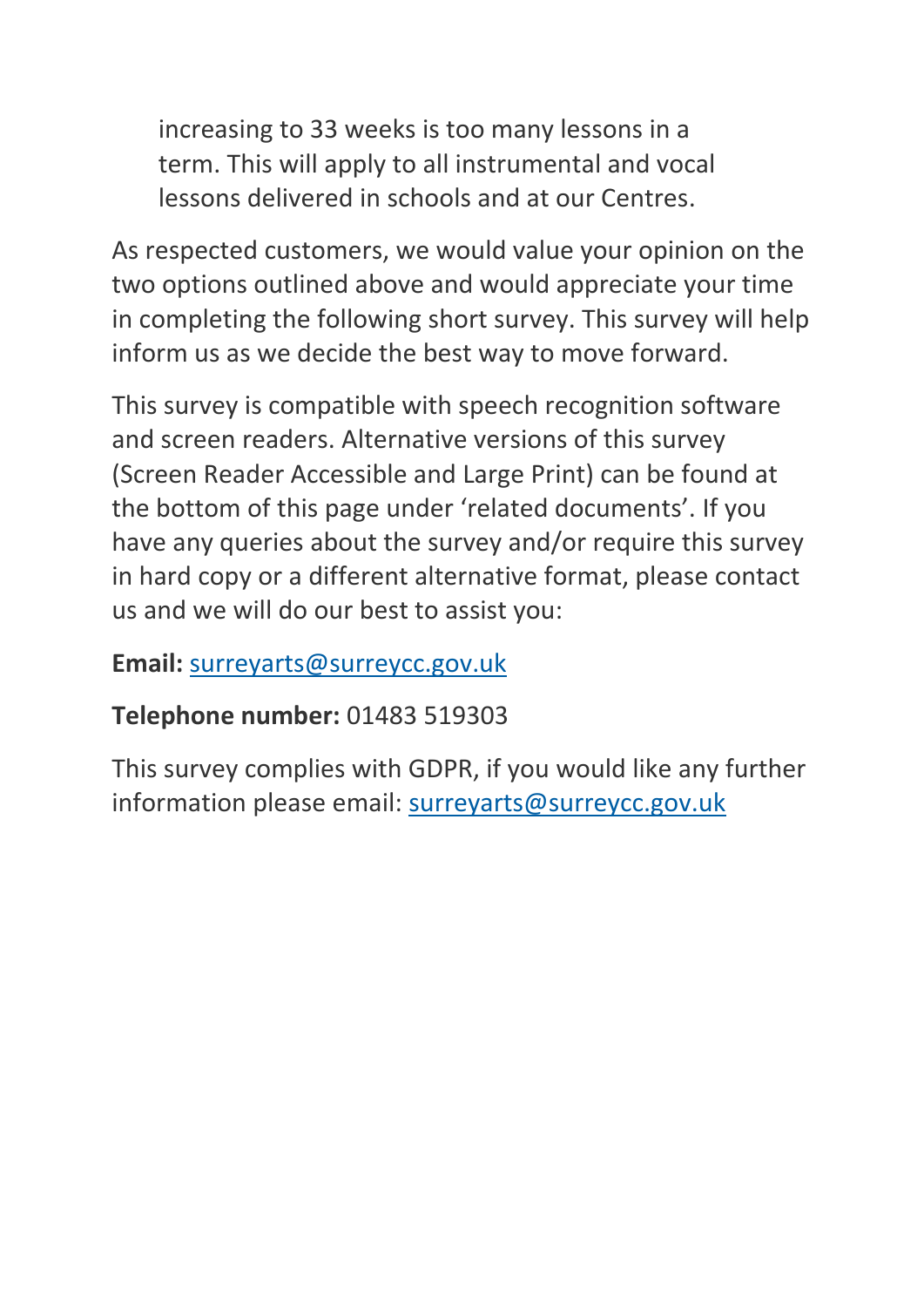## **Your opinion matters**

1. Which of the following two proposed options would you most prefer? Please select only one item.

Option 1: Increase the number of weeks taught by Surrey Arts teachers each year from 30 to 33 weeks.

Option 2: Increase lesson and ensembles fees by 5% and retain the 30 weeks of delivery.

2. Please explain why you selected this as your preferred option. *What were your main considerations when choosing your preferred suggestion?*

3. Do you have any further comments or feedback in relation to the suggested proposals?